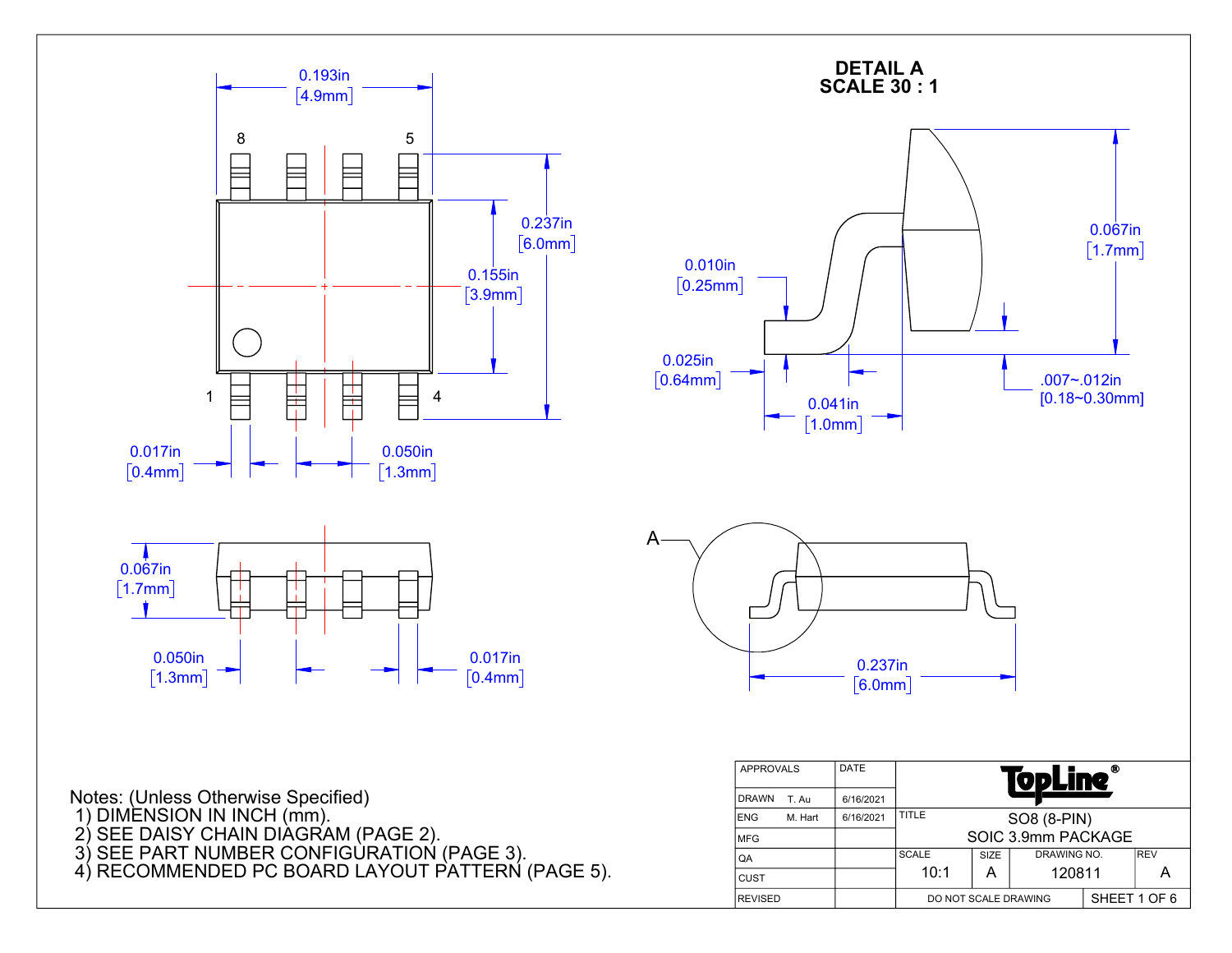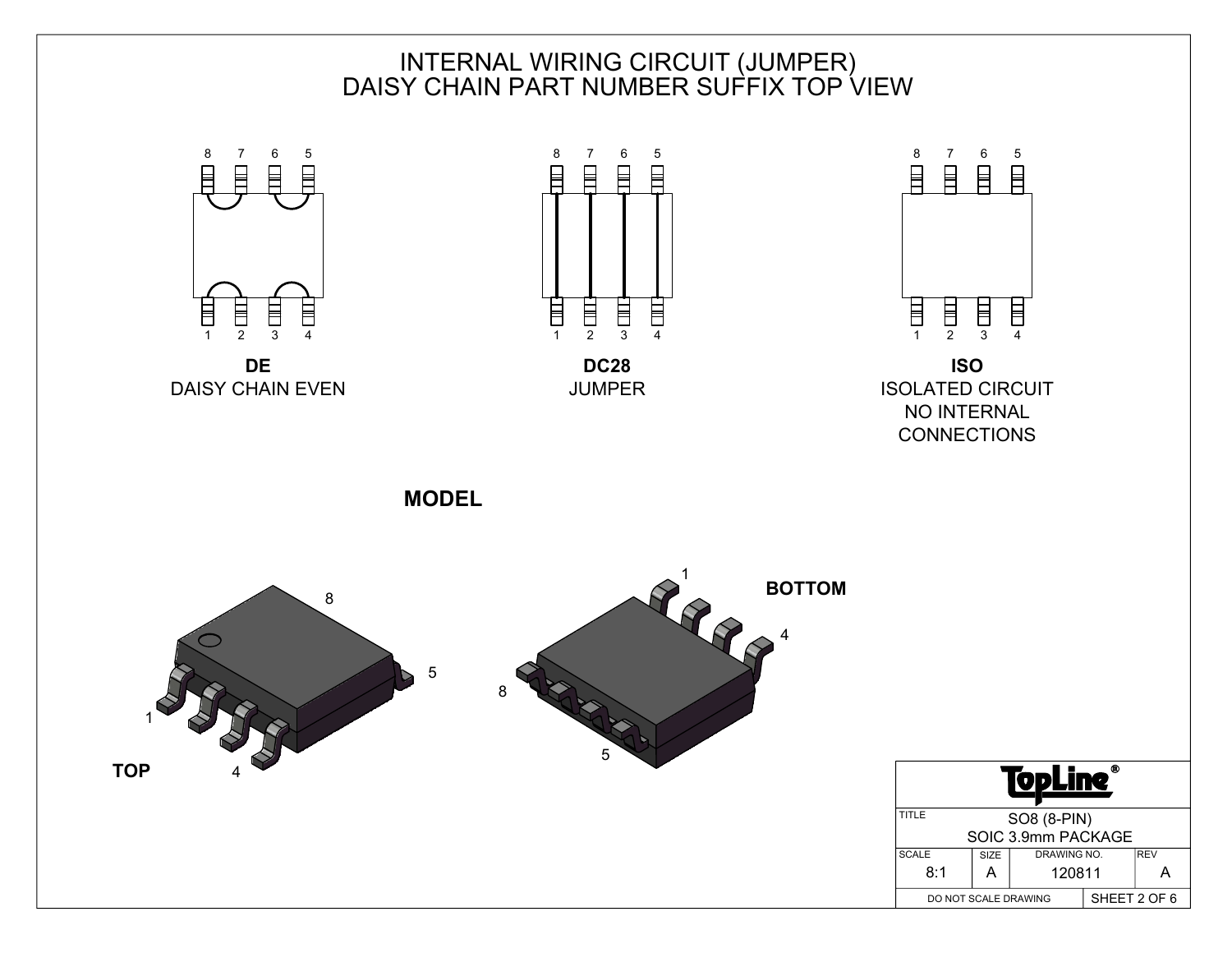

| <b>PART NUMBER</b> | <b>SHORTED PINS</b>   | <b>NOTES</b> | <b>RoHS</b><br><b>Pb-FREE</b> | <b>MSL</b><br><b>LEVEL</b> |
|--------------------|-----------------------|--------------|-------------------------------|----------------------------|
| SO8M-T-DE-D        | $1-2, 3-4, 5-6, 7-8$  | <b>TUBES</b> | <b>YES</b>                    | 3                          |
| SO8E13A-T-DE-D     | $1-2, 3-4, 5-6, 7-8$  | <b>REEL</b>  | <b>YES</b>                    | 3                          |
| SO8E13A-T-ISO      | <b>FULLY ISOLATED</b> | <b>REEL</b>  | <b>YES</b>                    | 3                          |
| SO8E13A-T          | <b>DUMMY</b>          | <b>REEL</b>  | <b>YES</b>                    | 3                          |
| SO8M-T             | <b>DUMMY</b>          | <b>TUBES</b> | <b>YES</b>                    | 3                          |
| SO <sub>8</sub> M  | <b>DUMMY</b>          | <b>TUBES</b> | <b>NO</b>                     | 3                          |

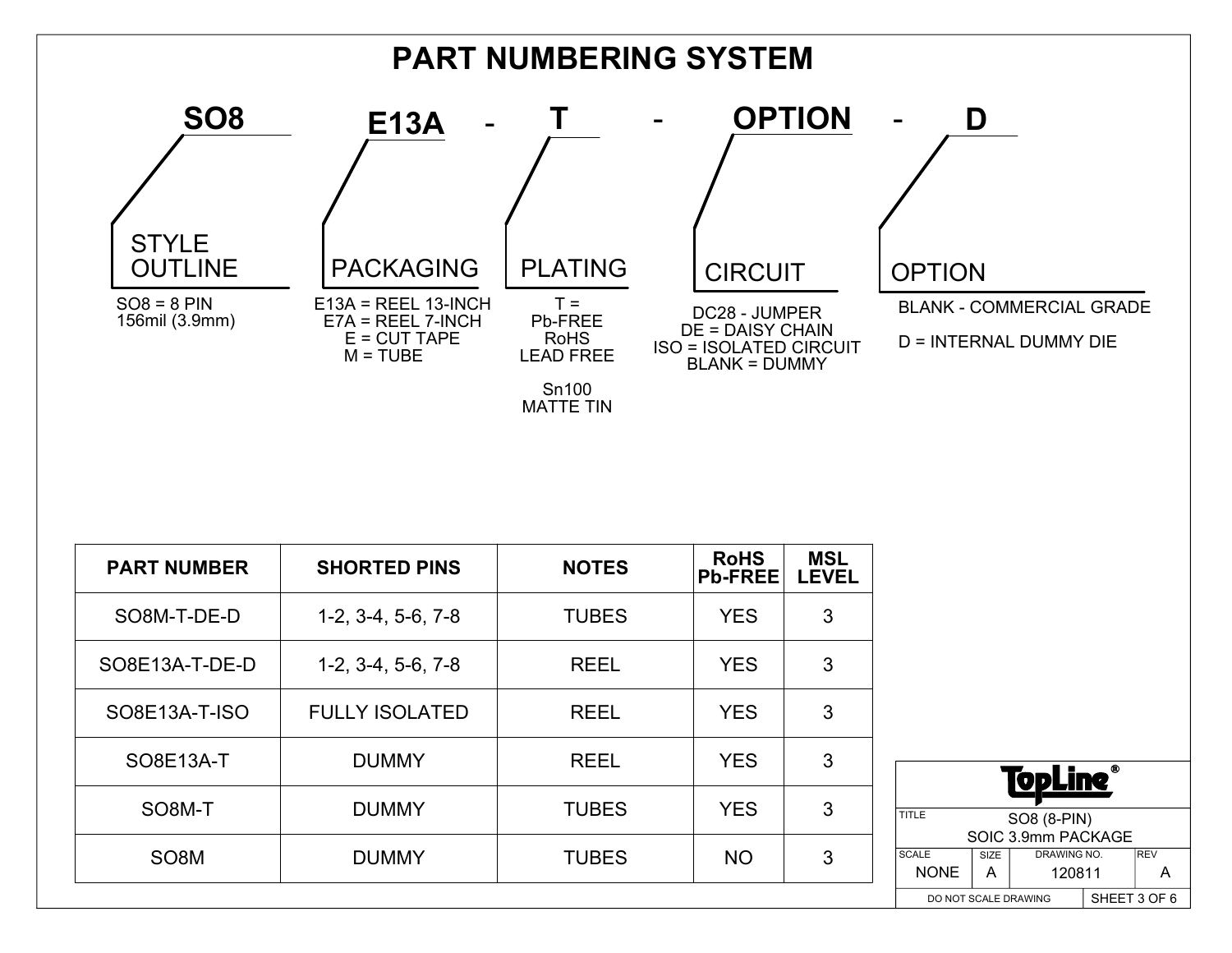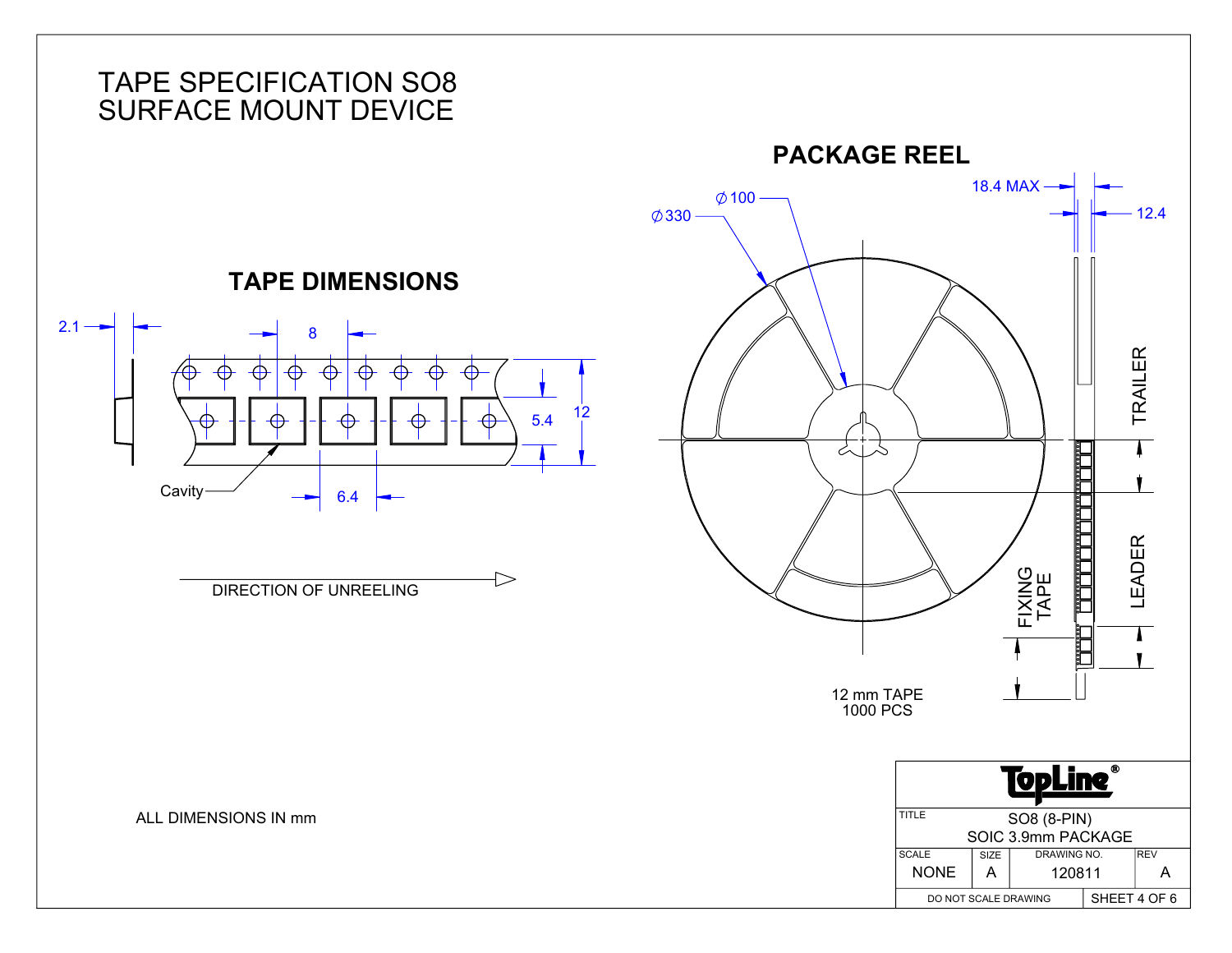